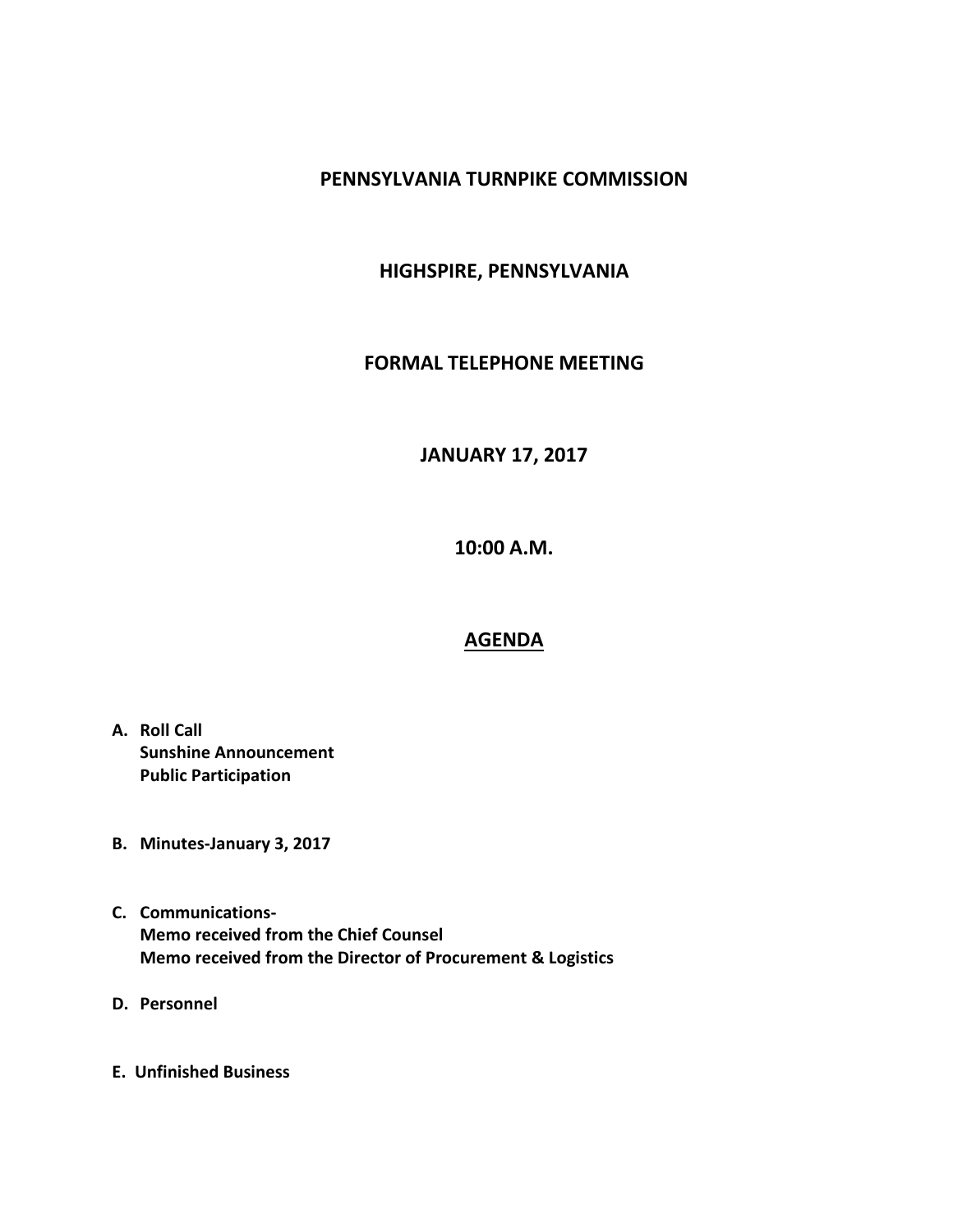**1. Approve payment for the insurance premiums associated with the Owner Controlled Insurance Program (OCIP) for the Southern Beltway, Rt. 22 to I-79, for the period December 15, 2016 – May 15, 2021:**

| IVIUV 19, LVL1,                            |                              |                |
|--------------------------------------------|------------------------------|----------------|
| <b>General Liability and Worker's Comp</b> | <b>Liberty Mutual</b>        | \$3,805,708.00 |
| <b>Excess Umbrella</b>                     | XL, Ironshore, Chubb, Allied | \$1,270,743.00 |
| <b>Pollution Liability</b>                 | <b>Great American</b>        | \$139,519.00   |
| <b>Builders Risk (Section 55A1 only)</b>   | TBD                          | 75,000.00      |
| <b>TOTAL PREMIUMS:</b>                     |                              | \$5,290,970.00 |

- **2. Approve the negotiation and execution of the Agreements and Amendments for the items listed in memos "a" through "f":**
	- **a. Amendment to our agreement with UPMC Benefit Management Services d/b/a UPMC WorkPartners for claims management services for the Self-Insured Workers' Compensation program, exercising the option to renew the agreement for an additional year; at a cost of \$149,086.00;**
	- **b. Four (4) Reimbursement Agreements with West Penn Power Company (WPPC) to reimburse WPPC the cost for the engineering and utility relocation work necessary for construction of the Southern Beltway, Section 55-C2-2; at a combined not-to-exceed amount of \$1,000,000.00;**
	- **c. Reimbursement Agreement with Verizon to reimburse Verizon the cost for the engineering and utility relocation work necessary for construction of the Southern Beltway, Section 55-C2-2; at a not-to-exceed amount of \$300,000.00;**
	- **d. Amendment to the Master Site Agreement with Sunoco, Exxon and Cumberland Farms, Inc. for the remediation and monitoring of sites at the service plazas along the Turnpike system, to continue to work toward site closures for the remaining sites;**
	- **e. Reimbursement Agreement with Pennsylvania American Water Company (PAWC) for PAWC to reimburse the Commission for the design and construction costs for the relocation of its utility necessary for construction of the Southern Beltway, Section 55-C2-2; reimbursement to the Commission estimated to be \$642,700.00;**
	- **f. Agreement with Sunoco, Inc. to distribute E-ZPass in their convenience stores located on the Turnpike.**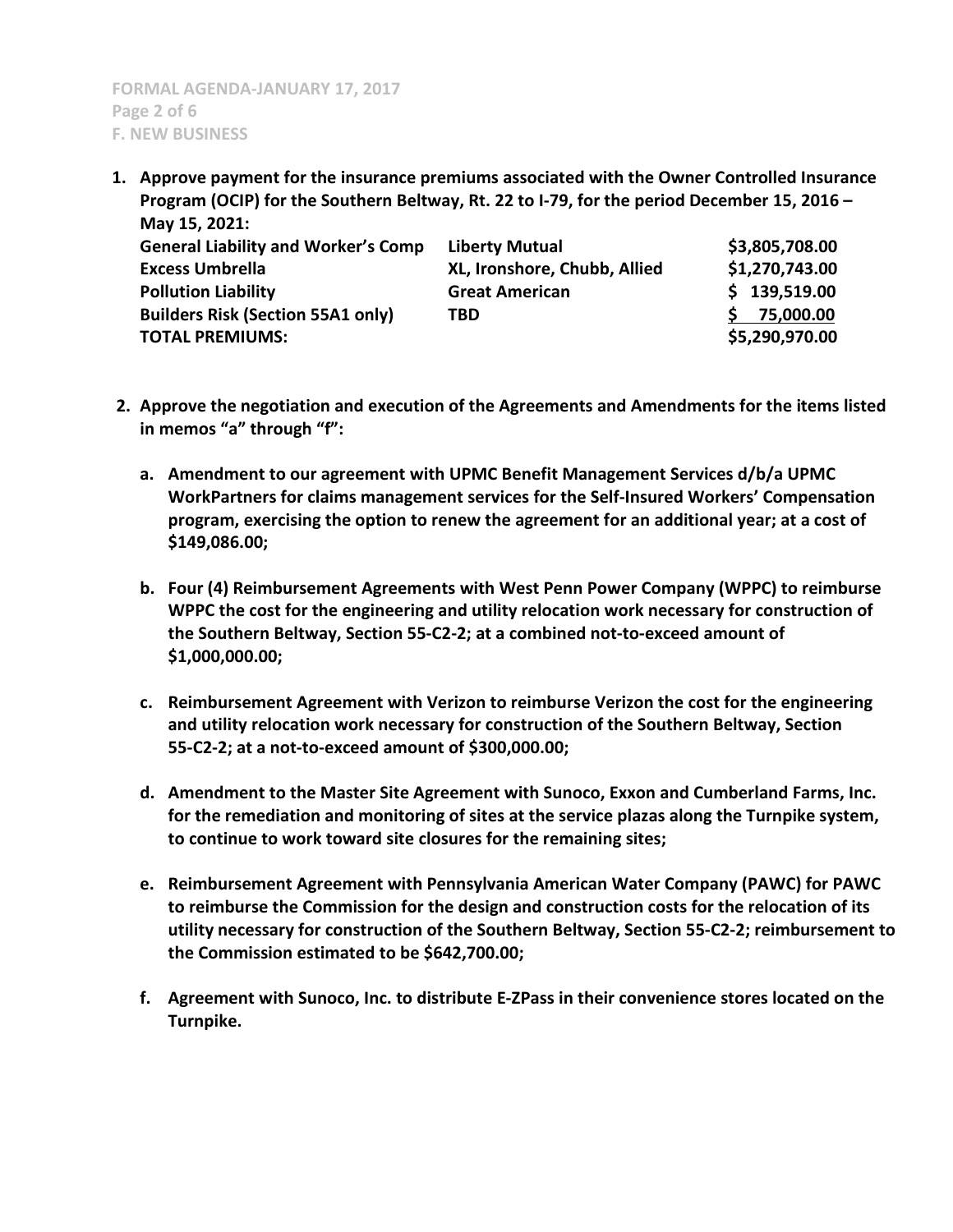- **3. Approve the Right-of-Way Requests for the items listed in memos "a" through "h":**
	- **a. Acquisition of Right-of-Way #140002 (Custom Homes Development, Inc.), a total take parcel necessary for construction of the Mon/Fayette Expressway, Rt. 51 to I-376 by authorizing payment of \$1,152.00 representing Section 710 statutory damages to David C. Allison, Esquire;**
	- **b. Acquisition of Right-of-Way #1091-B (New Baltimore Sportsmen's Club), a partial take parcel necessary for the total reconstruction project from MP 128.00 to MP 134.00 by authorizing payment of \$1,257.50 representing fair market value and pro-rated taxes to New Baltimore Sportsmen's Club; authorize the appropriate Commission officials to execute the Agreement of Sale and other documents that may be required for closing; authorize the payment of additional statutory damages as calculated by the Right-of-Way Administrator and approved by the Chief Counsel; and payment of damages to the property owner is contingent upon its delivery of a deed prepared by the Legal Department;**
	- **c. Acquisition of Right-of-Way #2134-C (Kenneth L. & Paula A. Clingerman), a partial take parcel necessary for the total reconstruction project from MP 149.50 to MP 155.50 by authorizing payment of \$22,045.49 representing fair market value and pro-rated taxes to Kenneth L. & Paula A. Clingerman; authorize the appropriate Commission officials to execute the Agreement of Sale and other documents that may be required for closing; authorize the payment of additional statutory damages as calculated by the Right-of-Way Administrator and approved by the Chief Counsel; and payment of damages to the property owners is contingent upon their delivery of a deed prepared by the Legal Department;**
	- **d. Acquisition of Right-of-Way #17952 (Frank & Denise M. Zovack), a partial take parcel necessary for construction of the Southern Beltway, Rt. 22 to I-79, Section 55-C2-2 by authorizing payment of \$196,109.14 representing fair market value and pro-rated taxes to Coon & Company, escrow agent; authorize the appropriate Commission officials to execute the Agreement of Sale and other documents that may be required for closing; authorize the payment of additional statutory damages as calculated by the Right-of-Way Administrator and approved by the Chief Counsel; and payment of damages to the property owners is contingent upon their delivery of a deed prepared by the Legal Department;**
	- **e. Acquisition of Right-of-Way #17755 (County of Washington), a total take parcel necessary for construction of the Southern Beltway, Rt. 22 to I-79, Section 55-C2-2 by authorizing payment of \$14,675.50 representing fair market value and pro-rated taxes to Coon & Company, escrow agent; authorize the appropriate Commission officials to execute the Agreement of Sale and other documents that may be required for closing; authorize the payment of additional statutory damages as calculated by the Right-of-Way Administrator and approved by the Chief Counsel; and payment of damages to the property owner is contingent upon their delivery of a deed prepared by the Legal Department;**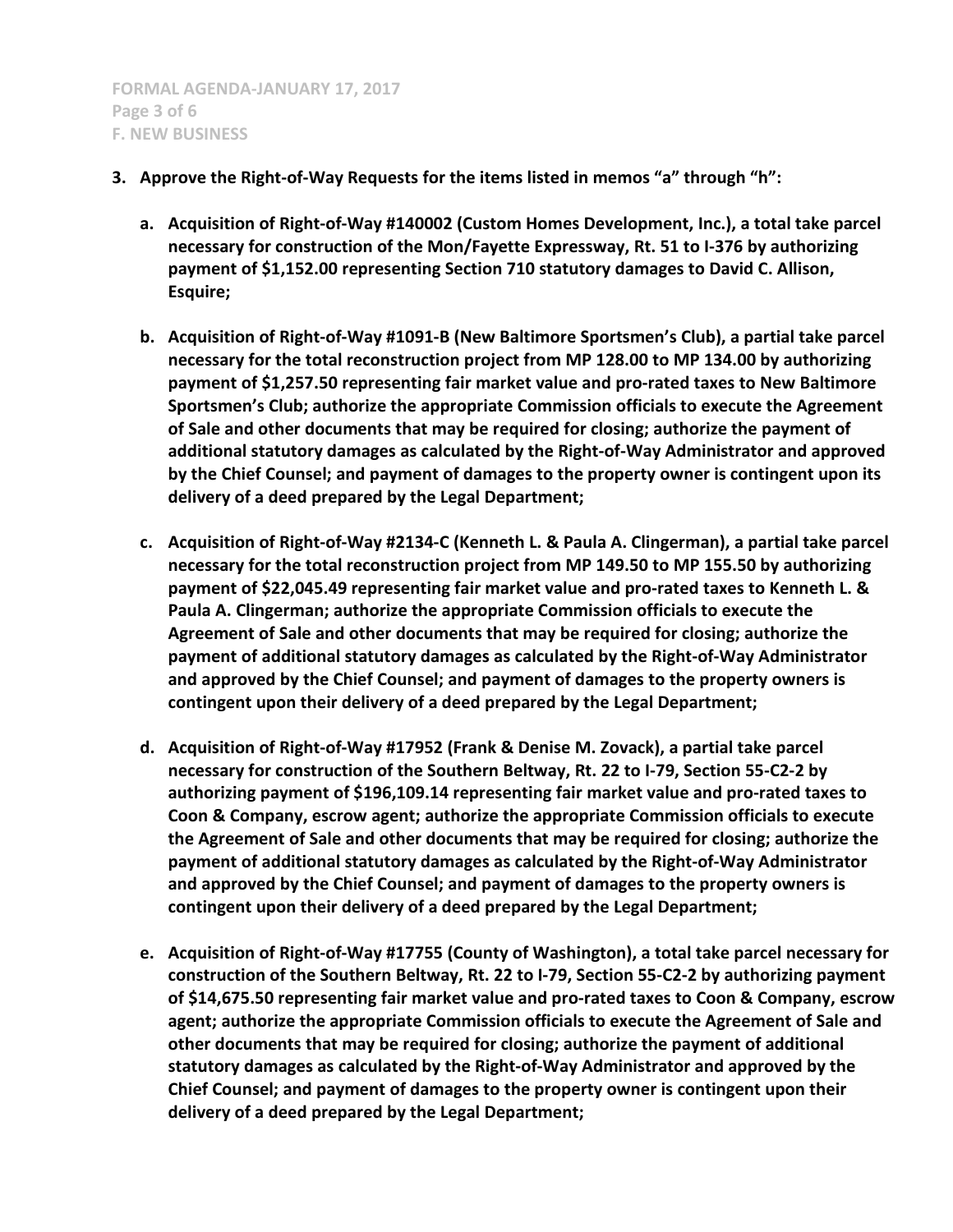**FORMAL AGENDA-JANUARY 17, 2017 Page 4 of 6 F. NEW BUSINESS**

- **f. Acquisition of Right-of-Way #17961 (Nancy V. Endy and Virginia Hickman), a partial take parcel necessary for construction of the Southern Beltway, Rt. 22 to I-79, Section 55-C2 by authorizing payment of \$6,125.75 to Nancy V. Endy and authorizing payment of \$6,125.75 to Virginia Hickman representing fair market value and pro-rated taxes; authorize the appropriate Commission officials to execute the Agreement of Sale and other documents that may be required for closing; authorize the payment of additional statutory damages as calculated by the Right-of-Way Administrator and approved by the Chief Counsel; and payment of the fair market value to the property owners is contingent upon the delivery of a deed as prepared by the Legal Department**;
- **g. Settlement of Right-of-Way #14104 (Michael J. Francis Sullivan, Urban Assault Paintball, LLC and Great Lakes Energy Partners, LLC), a partial take parcel necessary for construction of the Southern Beltway, Rt. 22 to I-79 by authorizing payment of \$835,049.49 representing fair market value and pro-rated taxes to Coon and Company, escrow agent; authorize the appropriate Commission officials to execute the Agreement of Sale and other documents that may be required for closing; authorize the payment of additional statutory damages, for the property owner and tenants, as calculated by the Right-of-Way Administrator and approved by the Chief Counsel; and payment of fair market value to the property owner is contingent upon the delivery of a deed as prepared by the Legal Department;**
- **h. Acquisition of Right-of-Way #1020-A (Paul J. & Stacy Wheller), a partial take parcel necessary for the total reconstruction project from MP 99.00 to MP 109.00 by authorizing payment of \$9,031.26 representing fair market value and pro-rated taxes; authorize the appropriate Commission officials to execute the Agreement of Sale and other documents that may be required for closing.**
- **4. Approve advertising for the items listed in memos "a" and "b":**
	- **a. Insurance broker to assist in the marketing, placement and administration of the Commission's insurance program;**
	- **b. Broadband P3 to identify qualified private entities to install and operate a fiber optic and wireless broadband network within the Turnpike right-of-way.**
- **5. Approve the Issuance of Purchase Orders for the items listed in memos "a" and "b":**
	- **a. Ninety-seven (97) trailer-mounted message boards, utilizing the Commonwealth's contract with Trafcon Industries, Inc.; at a total award of \$1,327,930.00;**
	- **b. Twelve (12) 2017 Chevrolet Silverado 2500HD 4WD crew cab (service body responders), utilizing the Commonwealth's contract with Apple Automotive Group; at a total award of \$561,840.00.**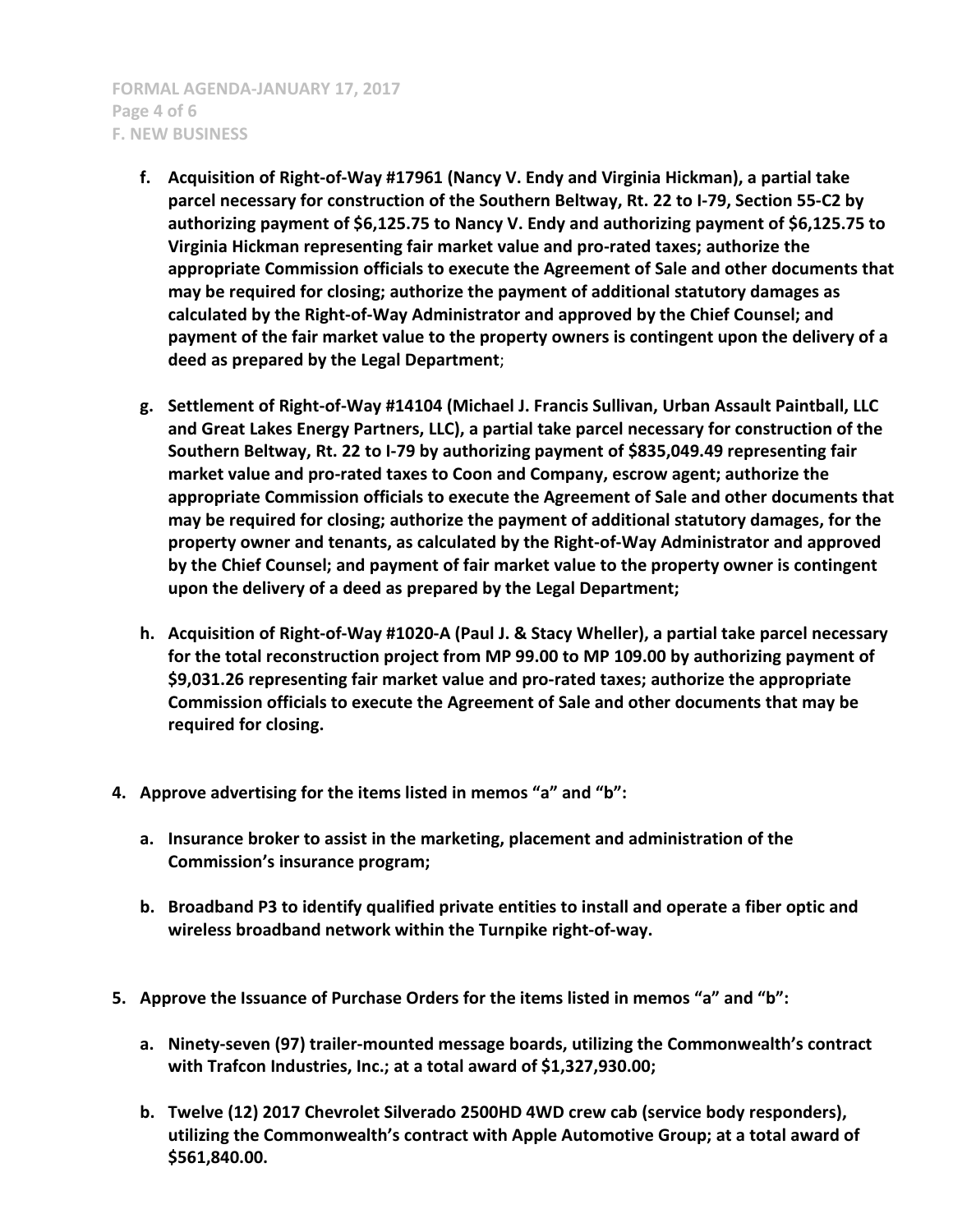- **6. Approve the Award of Contracts for the items listed in memos "a" through "f":**
	- **a. Contract #S-006.00X002-3-08 for construction of the Southern Beltway, Section 55B, MP S11.17 to MP S14.31 to the lowest responsive and responsible, Joseph B. Fay Co.; at a not-toexceed amount of \$90,621,870.00 and a contingency of \$4,500,000.00;**
	- **b. Contract #A-020.00R001-3-02 for pavement repairs for Mid-County Interchange at MP A20.00 to the lowest responsive and responsible bidder, Eastern Highway Specialists, Inc.; at a notto-exceed amount of \$6,537,101.35 and a contingency of \$300,000.00;**
	- **c. Contract #EN-00198-03-02 for roadway and miscellaneous repairs on Toll I-376, Turnpike 576, Turnpike 43 and Turnpike 66 to the lowest responsive and responsible bidder, The Lane Construction Corporation; at a not-to-exceed amount of \$3,500,000.00;**
	- **d. Contract #EN-00198-03-04 for roadway and miscellaneous repairs from MP 122.18 to MP 201.58 to the lowest responsive and responsible bidder, New Enterprise Stone & Lime Co., Inc.; at a not-to-exceed amount of \$3,500,000.00;**
	- **e. Contract #EN-00198-03-06 for roadway and miscellaneous repairs from MP 299.98 to MP 358.11 and MP A20.00 to MP A57.22 to the lowest responsive and responsible bidder, Road-Con, Inc.; at a not-to-exceed amount of \$3,000,000.00;**
	- **f. Contract #T-109.00R002-3-02 for bituminous resurfacing between MP 108.95 and MP 121.82 to the lowest responsive and responsible bidder, New Enterprise Stone & Lime Co., Inc.; at a not-to-exceed amount of \$13,088,152.66 and a contingency of \$650,000.00.**
- **7. Approve the Change Orders and Final Payments for the items listed in memos "a" through "f":**
	- **a. Change Order #3 and Final Payment for Contract #EN-00167-03-06 for the installation of mile marker signs between MP A31.34 and MP A130.64 with Protection Services, Inc., for a decrease of \$6,329.20 to balance items to actual work completed; for a final contract value of \$611,044.18 and a final amount due to the contractor of \$35,048.19;**
	- **b. Change Order #1 and Final Payment for Contract #T-176.35S001-3-02 for the elimination of Bridge B-554 at MP 176.35 with Susquehanna Valley Construction Corporation, for a decrease of \$20,595.88 to balance items to actual work completed, changes for superpave wearing course, subsurface drain outlets, Type 2S post anchorage in lieu of concrete anchorage at back slope, topsoil, seeding, soil supplements and erosion control; for a final contract value of \$763,884.12 and final amount due to the contractor of \$169,261.51;**